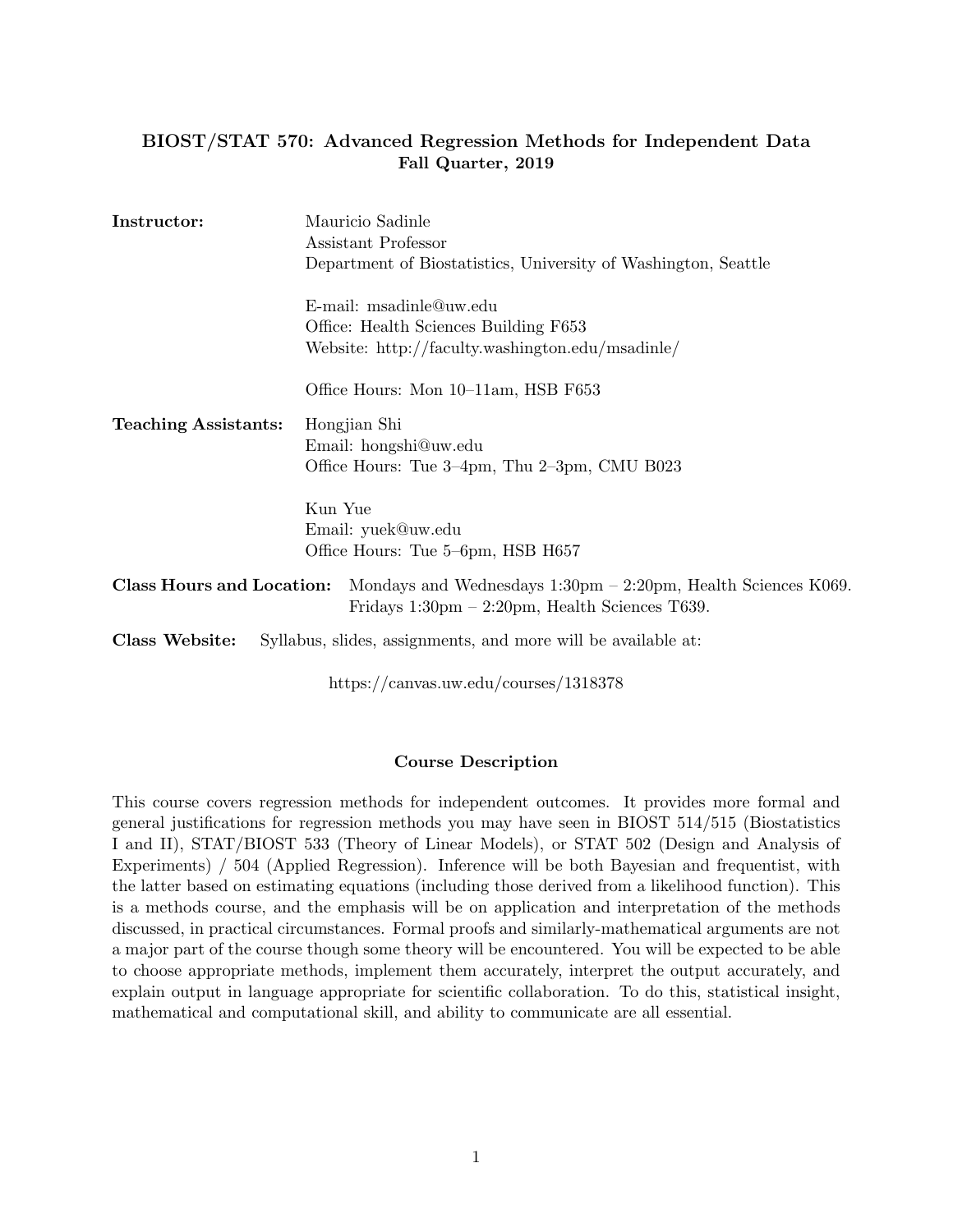### Prerequisites

STAT 512 and STAT 513 (Statistical Inference); BIOST/STAT 533 (Theory of Linear Models) or STAT 421 (Applied Statistics and Experimental Design) / STAT 502 (Design and Analysis of Experiments) and STAT 423(Applied Regression and Analysis of Variance) / STAT 504 (Applied Regression); a course in matrix algebra.

### Course Materials

In each lecture we will cover a set of slides that draw contents from Jon Wakefield's book:

Wakefield, J.C. (2013). Bayesian and Frequentist Regression Methods. Springer.

You can obtain a copy of the e-book from the UW library:

<https://alliance-primo.hosted.exlibrisgroup.com/permalink/f/kjtuig/CP7197950170001451>

We will cover Chapters 1–3 and 5–7. R code for all examples in the book are available at:

[http://faculty.washington.edu/jonno/regression-methods.html]( http://faculty.washington.edu/jonno/regression-methods.html )

You are expected to read the relevant book chapters before the lectures.

Also, make sure you have a copy of the errata at hand:

[http://faculty.washington.edu/jonno/book/Errata.pdf]( http://faculty.washington.edu/jonno/book/Errata.pdf )

Additional resources include, but are not restricted to:

- Davison, A.C. (2003). Statistical Models. Cambridge University Press.
- McCullagh, P. and Nelder, J.A. (1989). Generalized Linear Models, Second Edition, Chapman and Hall.
- Cameron, A.C. and Trivedi, P.K. (1998). Regression Analysis of Count Data, Cambridge University Press.
- Gelman, A., Carlin, J.B., Stern, H., Dunson, D., Vehtari, A. and Rubin, D.R. (2013). Bayesian Data Analysis, Third Edition, CRC Press.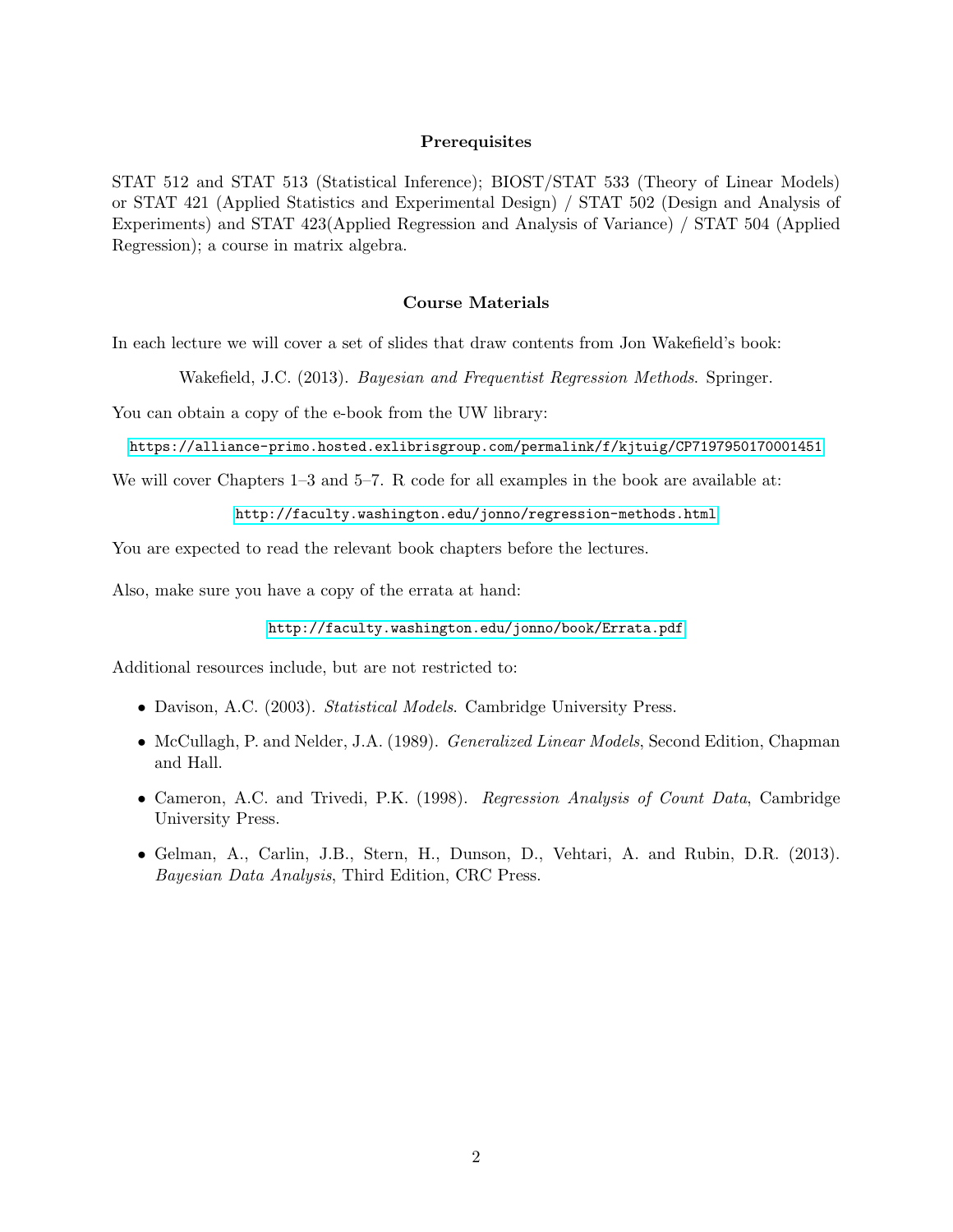#### Class Schedule

| Week           | Chapter from Wakefield's Book           | Homework/Exam                               |
|----------------|-----------------------------------------|---------------------------------------------|
| 1              | 1. Introduction and Motivating Examples |                                             |
| $\overline{2}$ | 2. Frequentist Inference                | HW1 posted                                  |
| 3              | 2. Frequentist Inference                | HW <sub>2</sub> posted, HW <sub>1</sub> due |
| 4              | 3. Bayesian Inference                   | HW3 posted, HW2 due                         |
| 5              | 3. Bayesian Inference                   | HW4 posted, HW3 due                         |
| 6              | 5. Linear Models                        | HW <sub>5</sub> posted, HW <sub>4</sub> due |
| 7              | 5. Linear Models                        | HW6 posted, HW5 due                         |
| 8              | 6. General Regression Models            | HW7 posted, HW6 due                         |
| 9              | 6. General Regression Models            | HW8 posted, HW7 due                         |
| 10             | 7. Binary Data Models                   | HW9 posted, HW8 due                         |
| 11             | 7. Binary Data Models                   | HW9 due                                     |
| 12             |                                         | Final exam (in-class part on Dec 9)         |

This is a tentative schedule, subject to modifications.

Note: no class on university holidays: Nov 11, 2019 (Veterans Day); Nov 28–29, 2019 (Thanksgiving).

#### Grading

The final grade will be based on nine homework assignments and a final exam. Each homework assignment will be worth 50 points and the final exam will be worth 150 points, for a maximum of 600 points. The final exam will have an in-class part and a take-home part. The homework assignments will be posted and due on Wednesdays via the Canvas website, except for homework 9, which will be due on Friday December 6 2019 to accommodate time off for Thanksgiving. Late assignments will be graded over  $\max\{p(1 - h/48), 0\}$  points, where p is the maximum number of points for the assignment and  $h$  is the number of late hours. You are encouraged to discuss homework assignments with your classmates, but solutions are to be your own. The final exam should not be discussed with your classmates.

## Course Policies

#### Attendance and Participation:

Although attendance and participation in class are not required, they are highly encouraged. Keep in mind the following points:

- Our sessions will occasionally have interactive discussions, where you will be asked to comment on or solve certain problems. These discussions might lead to part of the homework assignments, so if you come to class, you will have an advantage.
- Attending and being active in class by asking and answering questions will benefit you and your classmates. If you have a question, do not be afraid to ask! Chances are that others are confused on the same point as well.